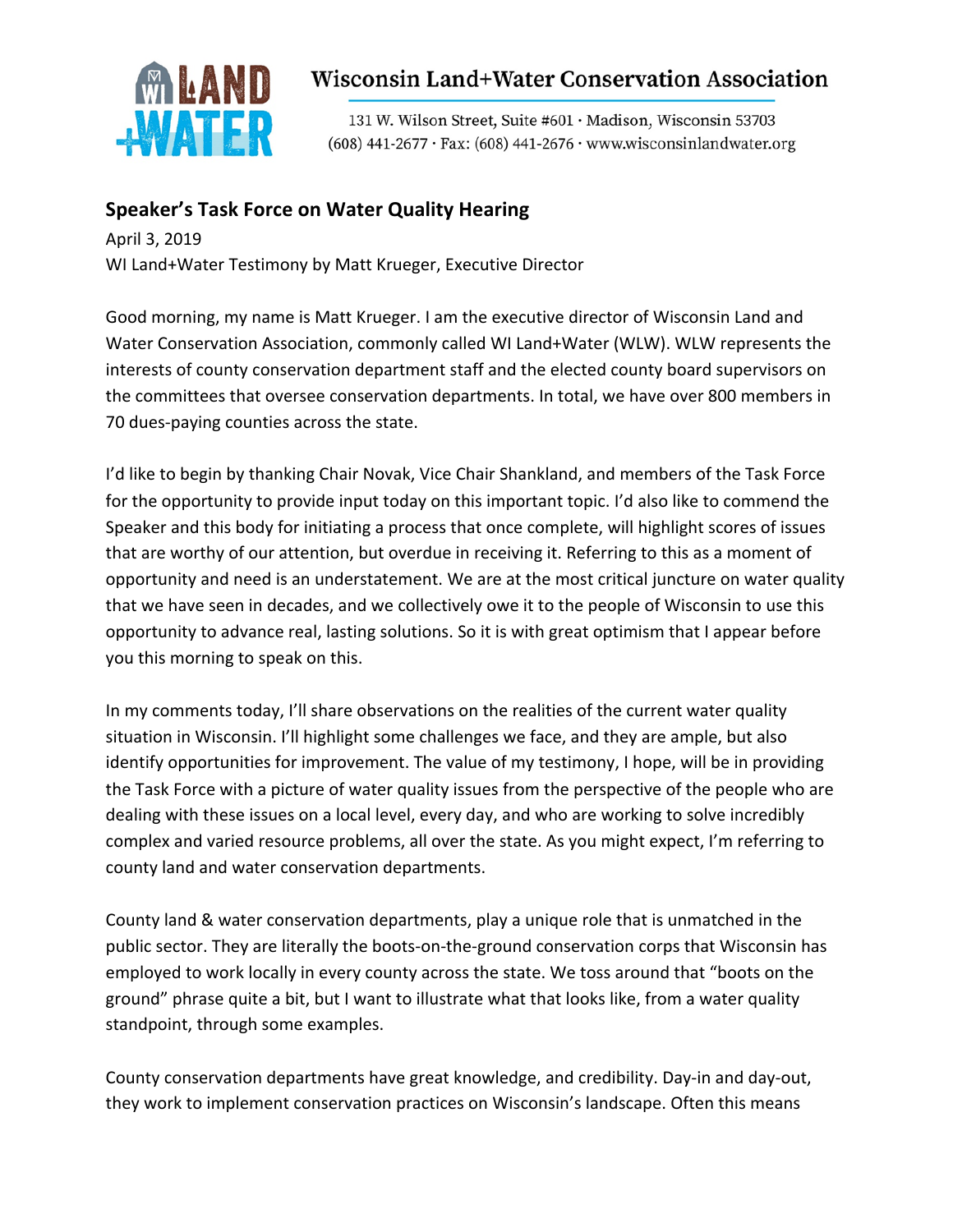responding to the needs of farmers or other private landowners to provide technical support or financial resources to install practices that protect and enhance their soil and water.

Depicted on the slide in front of you are "before" and "after" pictures of a massive gully that formed on a crop field on the Swoboda Farm in Chippewa County, after an intense thunderstorm dumped 8" of rain. A torrent of water tore through the field and left behind a gully 100 yards long, and it consumed an acre of farmland. Disaster-relief funds couldn't be secured to fix the damage, so the Chippewa County Department of Land Conservation and Forest Management worked with the farmer and developed a plan to reinforce the bank, and install a rock-lined channel that featured water diversions and check dams that helped reduce the impacts of future rainfall events.

This is a specific example, but it highlights a role that all county conservation departments play in some capacity, and that is, finding solutions to pressing resource concerns. But, they do much more. It was noteworthy as I listened to agency testimony at the first Task Force hearing that nearly all issues discussed were ones that counties are on the front lines of, including point and nonpoint source pollution, public health, invasive species, clean sweep, and more. County conservation staff are the ones who are often called first when crises arise, whether it's a manure spill, or a dam failure from unprecedented rain events, as we saw this past summer. (This picture is of the Jersey Valley Dam failure in Vernon County). When county conservation staff are needed, they show up.

But some of the emerging issues we're currently facing, such as groundwater and drinking water contamination, are difficult for county conservation departments to solve, but they're being asked to do so more and more frequently. Local residents in counties across the state are asking conservation staff "is my well water safe to drink?" And in most cases, our people cannot answer them definitively, which is problematic for everyone.

As you have heard already and as you will undoubtedly hear as this Task Force travels the state, the people of Wisconsin firmly have the issue of groundwater contamination in the forefront of their minds. They read the papers, they see the news, and an unfortunate but growing number of them have had to make hard life decisions based on the safety—or lack thereof—of their drinking water. For many of us, water issues have always been broader than the "environmental issue" box they get put in, but they have now noticeably crossed into the territory of being a public health issue. A developing collaboration between the membership of WI Land+Water and the Wisconsin Association of Local Health Departments and Boards is testament to the intersection between conservation and public health issues, as it relates to concerns about drinking water from private wells.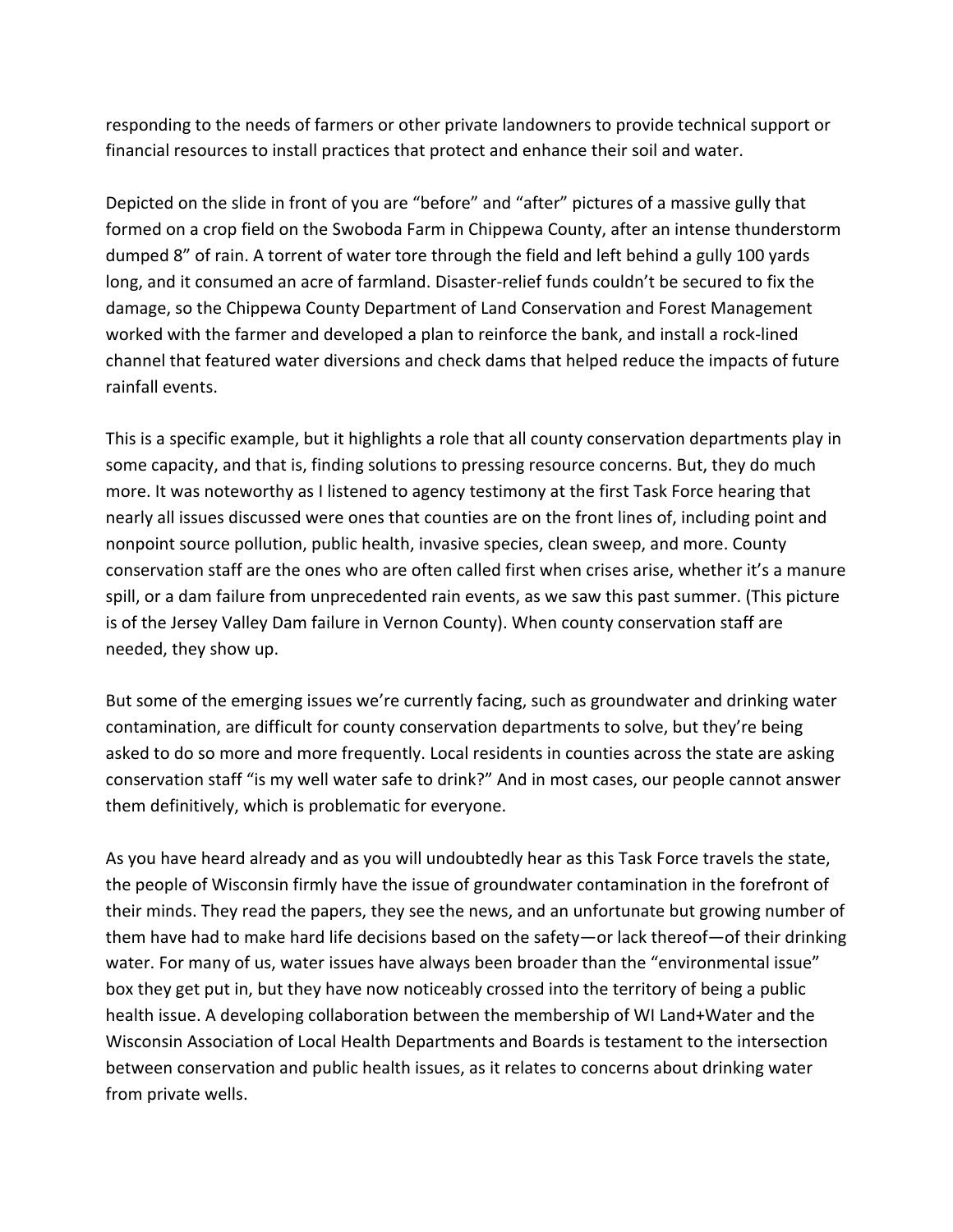The polluted runoff issue, on the other hand, is not new, but also has not yet been solved. By state statute, county conservation departments are tasked with implementing programs to reduce soil erosion and pollution of our waters. They do so in partnership with state and federal agency partners. Many conservation best-management practices such as tillage setbacks and nutrient management plans have been implemented on the landscape to reduce pollution, and in many cases they've done just that. But on the whole, we are not making the progress we should. Soil erosion rates have increased by 25% since 1992, reversing an earlier trend.

Nutrients like phosphorus are an asset on the land, helping increase soil productivity and grow crops. When soil erodes off the land and is deposited in lakes and streams, however, phosphorus often comes with it; and once in the water, phosphorus acts like a fertilizer on steroids. Though most of Wisconsin's water bodies are generally healthy, the list of Impaired Waters that DNR must report to EPA every two years continues to grow; and of the new listings added in 2018, 75% were for total phosphorus.

A pound of phosphorus has the ability to generate 500 pounds of algae, and can cause massive blue-green algae blooms, like the one you see here on Lake Petenwell. These blooms impact human health, and affect industries such as real estate, hospitality, and even public works. We saw evidence of this with the toxic algae bloom that left approximately 400,000 residents of Toledo, Ohio without safe drinking water in 2013 and 2014. Algae blooms are often followed by a collapse in oxygen, which can kill fish, and wildlife. While 2/3 of Wisconsin residents drink groundwater, many communities source their drinking water from lakes Michigan and Winnebago, both of which are challenged by algae blooms.

We've developed an array of funding sources among an alphabet soup of agencies, bureaus, grant programs, permit compliance options, and more. Between DNR's Nonpoint Source Program and DATCP's Soil and Water Resource Management Program, Wisconsin will spend nearly \$21 million in 2019 on county conservation staff support, cost-sharing for private landowners, and runoff management projects. DATCP's farmland preservation program, which requires conservation compliance from participants, provided \$17.2 million in tax credits to participants in FY 2017-18. On the federal level, the Natural Resources Conservation Service, provided \$62 million in conservation funding in 2018 to private landowners in Wisconsin for installing conservation practices on a voluntary basis. And this list doesn't factor in additional funding from a host of federal programs such as the Great Lakes Restoration or Mississippi River Basin initiatives, and state programs such as lake and river protection grant or several phosphoruscompliance programs.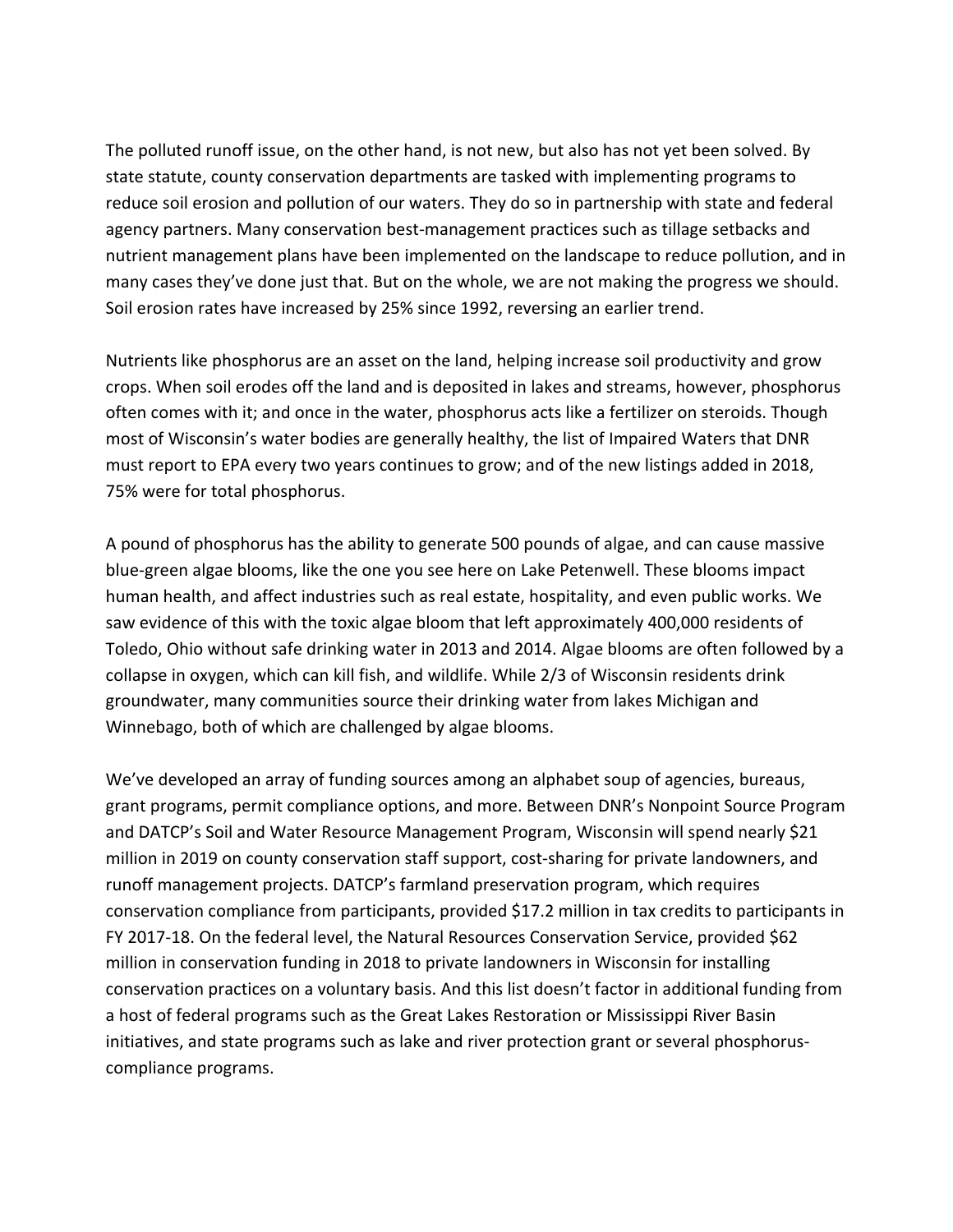Despite all of these sources of funding we've allocated toward conservation initiatives, we still have not committed the funding levels necessary to adequately protect water quality. Our agricultural performance standards and prohibitions defined in Wisconsin Administrative Code Chapter NR 151 define a suite of baseline conservation practices designed to control runoff from cropland and livestock operations. A 2004 DATCP analysis estimated implementation costs of these standards to be \$39.5 million annually on the low end, and \$63.5 million on the high end. Adjusted for 2019 dollars, that's between \$52.7 and \$84.7 million per year, just to implement the performance standards.

When water bodies are impaired, DNR is required by the EPA to produce Total Maximum Daily Load plans for watershed restoration. The standards that TMDLs generate are often more stringent than the ag performance standards, which were not designed to be protective of water quality, but were designed to be a step forward toward improving water quality. A recent estimate projected it would take \$12.6 million for a 30,000-acre watershed in the Lower Fox River Basin to meet water quality goals defined in the Lower Fox TMDL.

A question we should be asking ourselves is why we don't have better adoption of performance standards on the landscape. These standards have existed for 20 years, and at the time of their development, they were mutually-agreed upon by agricultural, conservation, and other interests, and agreed to be minimal conservation steps that all farms should follow. Except for in a few counties, we don't currently have a comprehensive statewide picture of how widely they are being implemented. For those we do have data on, the picture isn't good. One of the most basic performance standards, nutrient management plans, only exist for 37% of Wisconsin's cropland, as of 2018

Which brings me to my next point...agriculture contributes to our water quality challenges, but is also part of the solution. If you're talking about water quality in Wisconsin, whether it is groundwater or surface water quality, you are by necessity talking about agriculture, in some capacity. This is often times perceived as "finger-pointing," but numbers are a part of it. Not counting forest production, 40% of Wisconsin's land is devoted to agriculture, and its associated high-impact land use practices such as tillage and manure application which can profoundly affect water resources. We have roughly 1.3 million dairy cows in Wisconsin, which produce four times as much waste as our state's human population of 5.8 million people. A percentage of these are on industrial farms that are required by permit to process wastewater, but many are not required to do so, and are not subject to the same scrutiny. The growth of the Producer-Led Watershed Program is reason for optimism, though, as you can see its reach spreading across the state.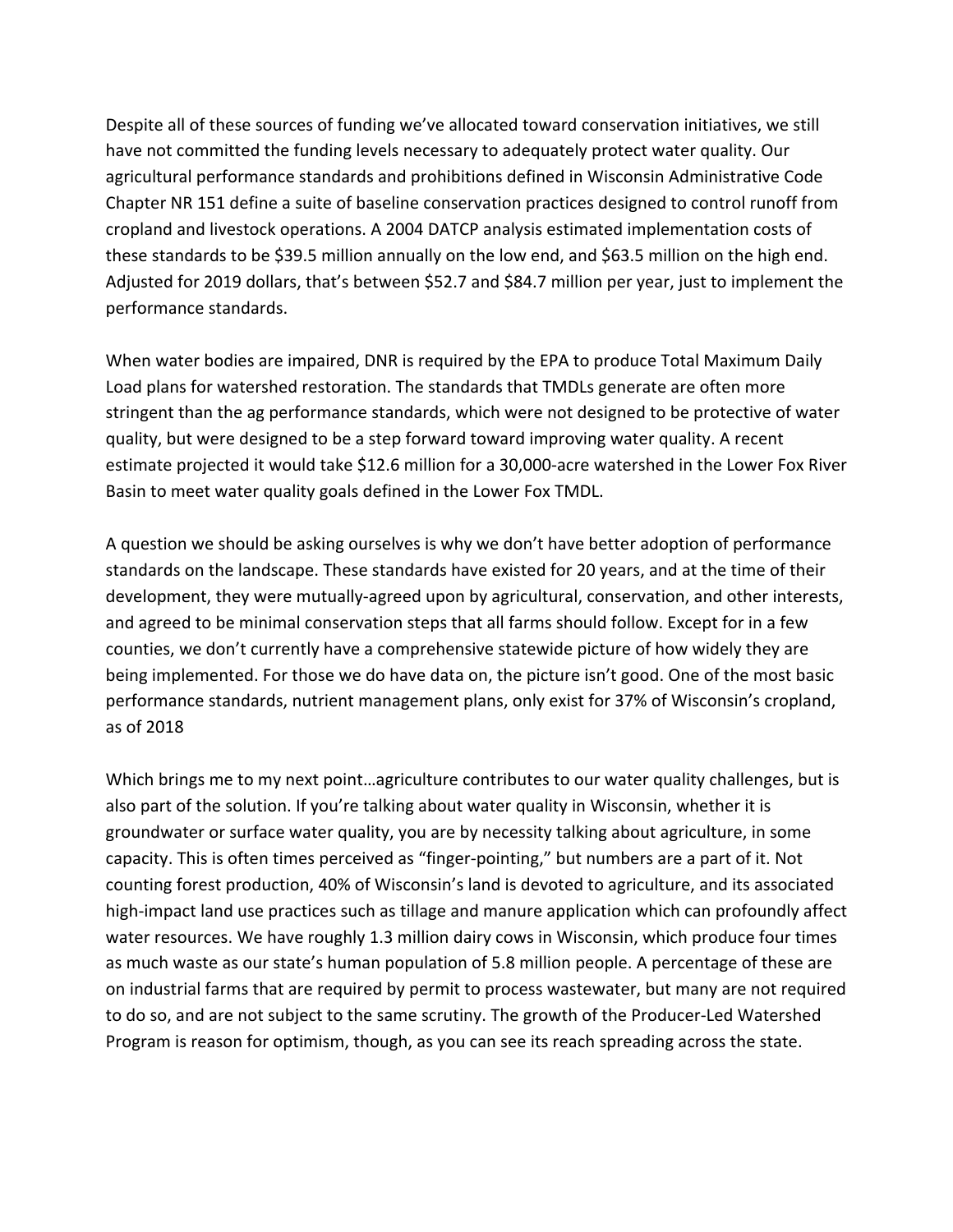But farms are in a tough place right now in Wisconsin, and maintaining the status quo is a recipe for failure. In 2018, we lost 691 dairy farms in the state, an alarming trend line that continues to rise. We're losing farmland, too, at an estimated rate of 20-30,000 acres per year. Farmers are increasingly getting squeezed by a system that does not work for them, and are being asked to produce more crops per acre for lower input costs.

As I've described, the status quo isn't working for water quality, either. There is huge opportunity here to find common ground, and consensus exists that we must do a better job. Over a two-year period ending in 2017, WLW convened a diverse group of bi-partisan stakeholders through our Food, Land, and Water project, a copy of which each of you should have in front of you. The effort produced a report that highlights the substantial funding deficiencies in our current state conservation programs. It also emphasizes that water quality is not solely the responsibility of agriculture—and that we all have a role to play to make improvements. Its findings should assist this Task Force as it looks for water quality solutions, and provide valuable background for you. Additionally, I'd like to note that the state Land and Water Conservation Board has endorsed the surface water quality and groundwater quality goals of the report, a copy of which you also have in front of you.

So what should our next steps be? Let's start with a single—but not simple—long-term solution. In order to address complex and long-lasting water quality problems, the state needs to make a serious commitment to funding conservation and water quality initiatives. In addition to financial resources, this will require bi-partisan political will. And doing this is entirely possible, as demonstrated by Minnesota, Iowa, Missouri, and several other states that have created conservation funds.

Minnesota's Clean Water, Land, and Legacy Amendment was approved in 2008. It has generated \$2.6 billion dollars in state funding, a portion of which goes to conservation, and has leveraged an additional \$2.5 billion, from 2010 to present. The fund is paid for by a 3/8 of a cent sales tax increase that 56% of voters approved, during the Great Recession. Seven years after the Amendment was enacted, statewide approval of it has increased to 75%, with majority approval in every congressional district. Of the \$2.6 billion in state funds that have been generated, over \$860.1 million is dedicated to water quality initiatives. If we are serious about improving water quality, we need to boldly invest in it. If we do not, the issues we are facing and the price tag to fix them well only get worse over time.

Second, we should launch a robust effort to obtain a comprehensive and verifiable picture of conservation and water quality programs across the state, and across agency programs, optimizing and aligning all programs that affect water quality. TMDLs nutrient management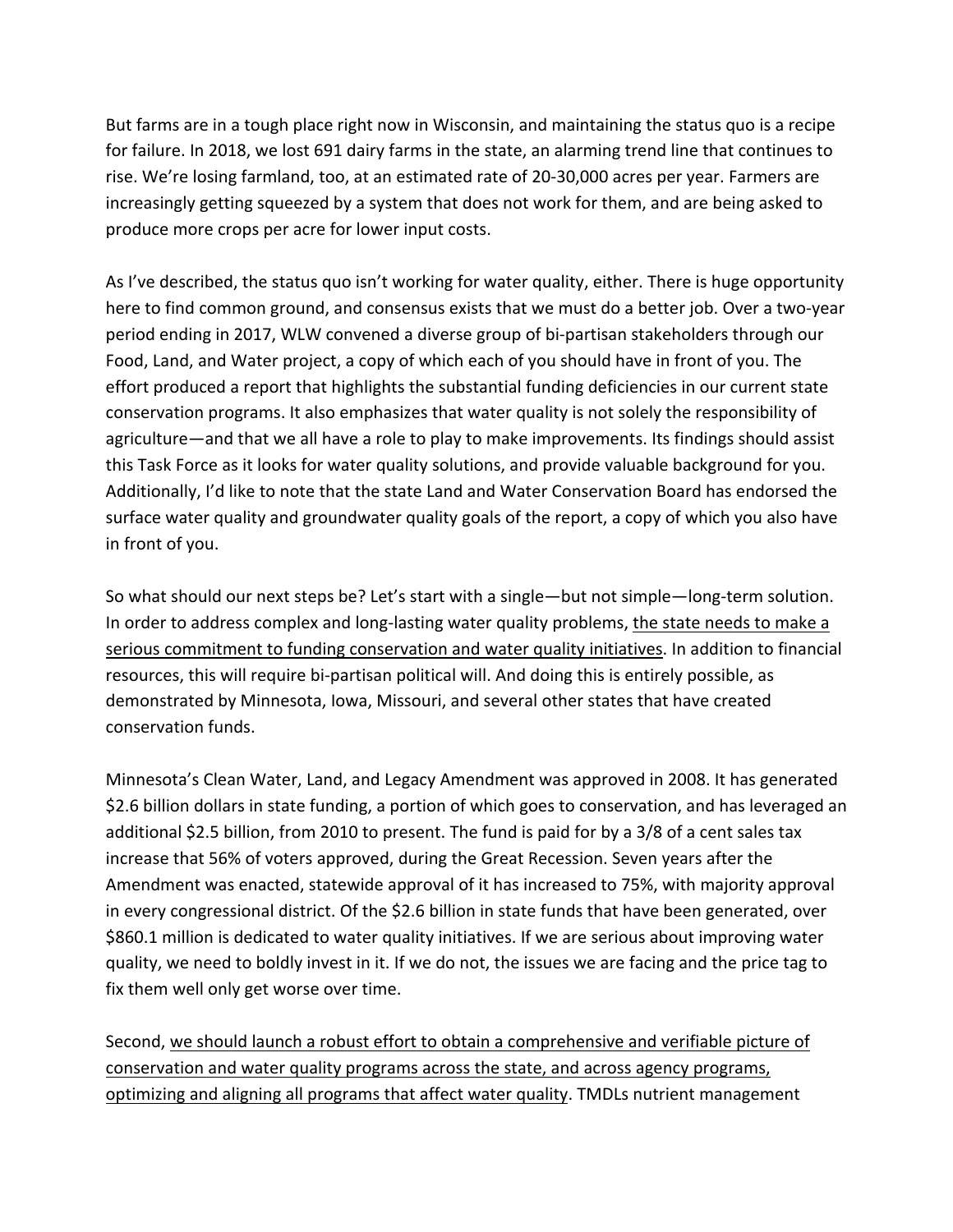standards, and programs with a conservation compliance component, such as the Farmland Preservation program should be assessed. A centerpiece of this effort, however, should be evaluating progress toward implementation of statewide agricultural performance standards, identifying the financial commitment necessary to achieve implementation (including evaluating current cost-share funding levels), and assessing program tracking and verification. If performance standards are the way forward, they should be prioritized, and funded accordingly. If they are not, then we should determine what policy tools can better allow us to achieve water quality goals.

There are steps we can take in the short-term, as well, that will improve water quality. First, fully fund county conservation staffing and support grants at a baseline amount of \$12.4 million annually, recognizing this is the minimum amount of funding that allows counties to provide basic conservation services. We have appreciated the bipartisan support the Legislature has provided county conservation departments in the past. Being trusted and accountable, they are the best and most logical investment we can make in water quality and conservation, in the short-term. And it requires no new authorities, laws, or bureaucracy to do so. But it requires people. Real people, on the ground, working one-on-one with farmers and landowners, building relationships, and trust.

Provide adequate funding to support groundwater mapping, education, and outreach. Wisconsin is lucky to have institutions such as the Geological and Natural History Survey, and the UWSP Center for Watershed Science and Education which provide top-notch science and research, but also provide vital outreach to the general public on groundwater issues—the value of which is often underappreciated, and overlooked. These institutions have the ability to provide sound data to inform the development of groundwater policy and information—but they need more resources to do so.

Lastly, support the clean water initiatives in the Governor's proposed budget, specifically increases in DATCP bonding for cost-share from \$3.5 to \$5 million annually. Especially during the current farm crisis, providing financial assistance to farmers to implement conservation practices is essential. Not only does it help build long-term farm profitability, but it helps farmers do the right thing to protect land and water. At current funding levels, each county would receive on average less than \$50,000, whereas a single manure storage facility can cost upwards of \$350,000.

Additionally, the agencies that promote and protect water quality in Wisconsin have had their funding and focus on science reduced in recent budgets, and we're seeing the effects as a state. I